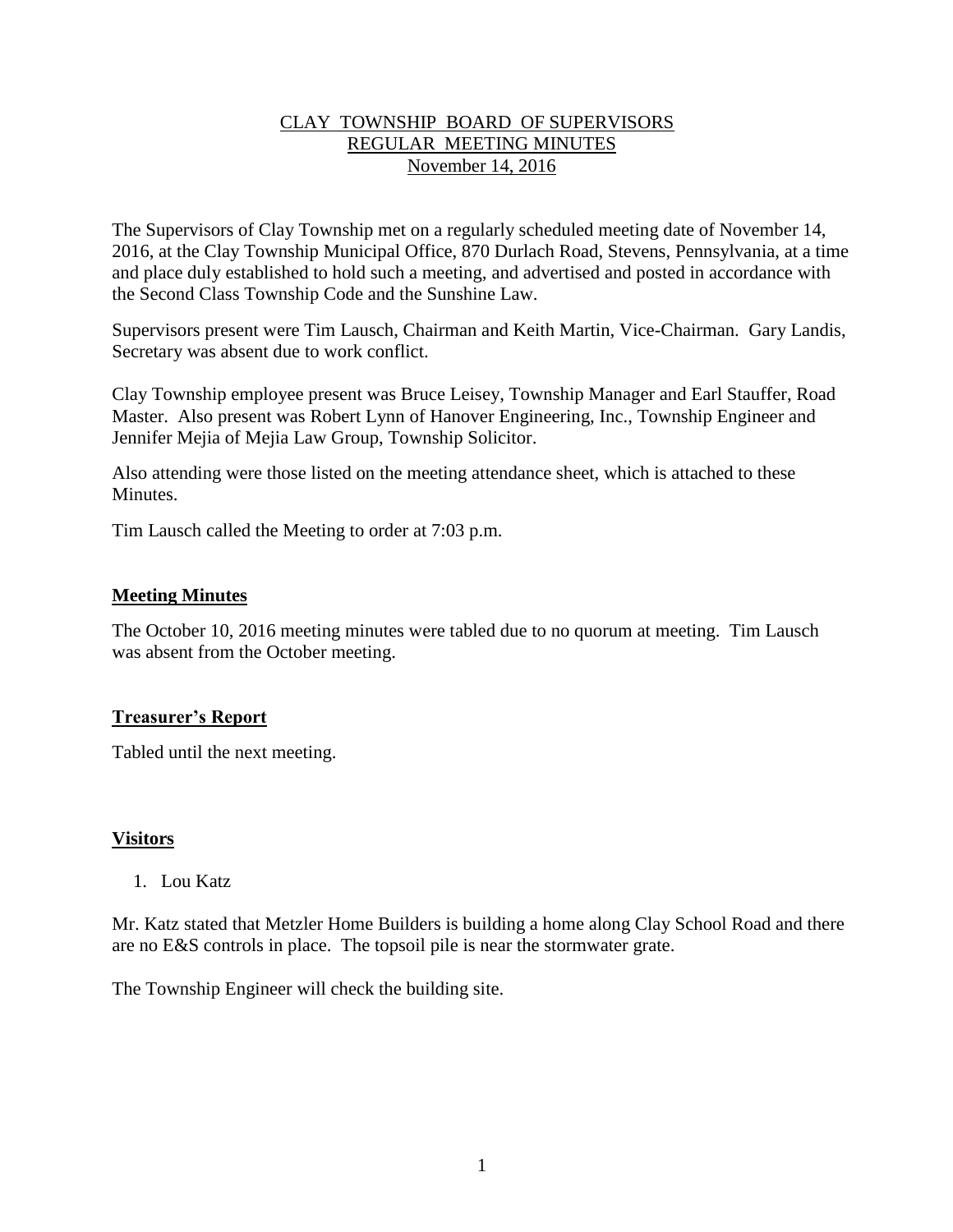2. Rick Bernaduci, Wildflower Pond Development

Mr. Bernaduci asked if the stormwater basin was inspected recently.

Keith Martin stated that he inspected the basin in the Fall.

Mr. Bernaduci asked if he can have a copy of the stormwater management plan for HomeTowne Square.

Mr. Bernaduci is concerned with safety at the next meeting of the HOA and Developer on November  $17<sup>th</sup>$  at DOVE Fellowship. He asked if the police could be at the meeting to provide security.

Bruce Leisey will have the Chief of Police contact Mr. Bernaduci directly.

Tim Lausch made a motion, seconded by Keith Martin to authorize Bruce Leisey and the Township Engineer to do a sight inspection of the public facilities in the Wildflower Pond Development.

No other decisions were made at this time.

# **Engineer's Report**

1. DOVE Fellowship – Final Land Development Plan #16-06

Steve Gergely, Harbor Engineering, reviewed the plan with the Board of Supervisors.

Dove Westgate Church is proposing a 19,000 sf building addition and associated parking facilities on their existing property located at 1755 West Main Street. As part of the proposed building expansion, an existing building on the property as well as a portion of the existing Church building will be demolished. The proposed building expansion includes a sanctuary with seating for approximately 909 people. The parking lot is shown on the plans to be expanded to create 321 total spaces. Stormwater will be managed with sub-surface stone infiltration bed to the north of the proposed addition.

Keith Martin made a motion, seconded by Tim Lausch to approve the following waivers and deferrals as per the Hanover Engineering letter dated 11/10/16. \* The motion was unanimously approved.

#### Section 303 – Preliminary Plan

The applicant is requesting a modification of the requirement to provide a preliminary plan for the proposed land development project. The applicant proposes to submit a preliminary/final land development plan. The justification provided is the project is not proposing any new public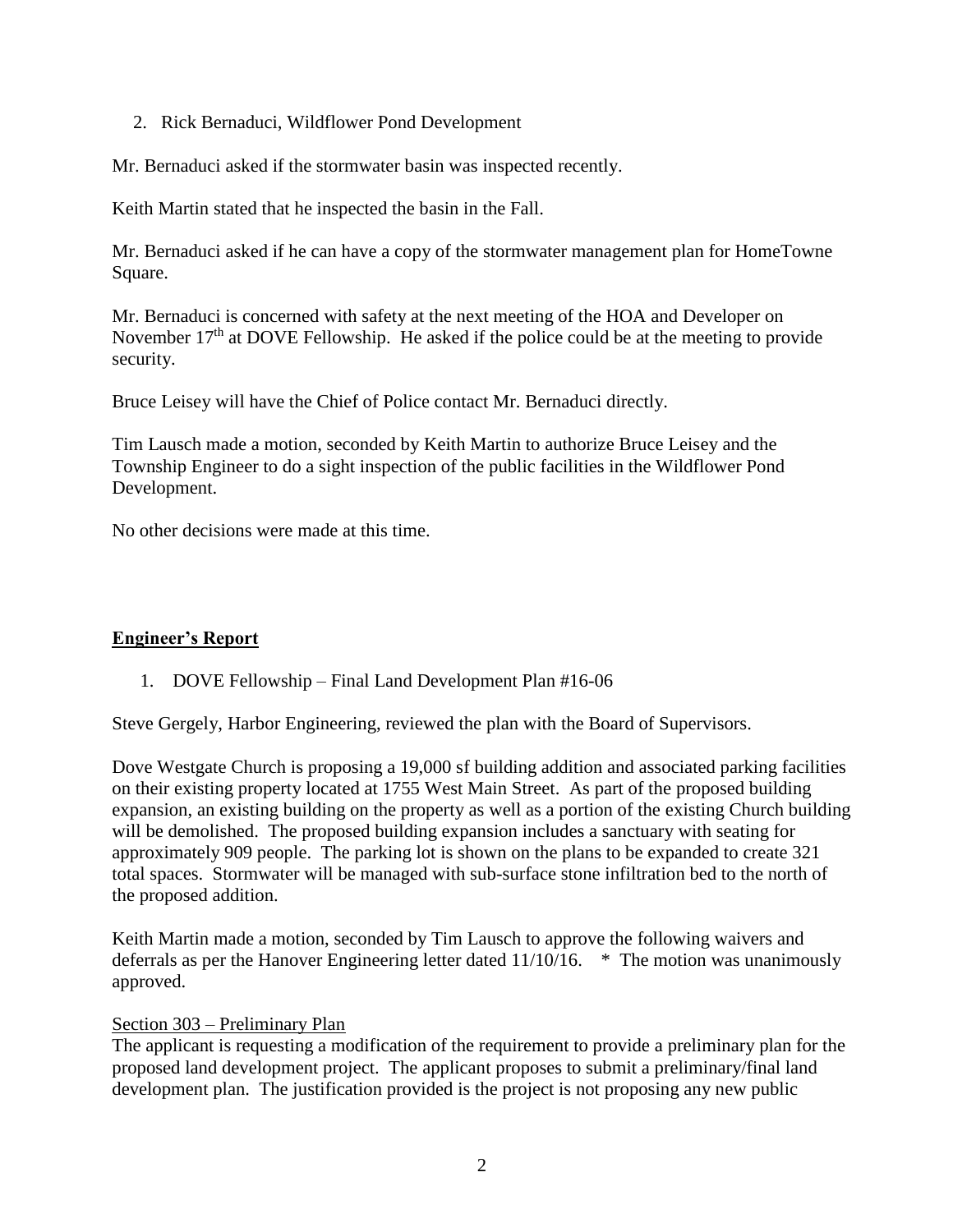streets. The applicant feels the project is straight forward containing only a building addition and parking areas. Lastly, the proposed preliminary/final land development plan will fully address the requirements of both a preliminary and a final plan.

### Section 408.A – Traffic Impact Study

The applicant is requesting a waiver of the requirement to provide a traffic impact study for the land development plan. The justification provided is a medium volume driveway was previously approved for the current entrance to the church when the property was previously being used as the Sharp Shopper Plaza. The previous commercial use had a much high intensity of use than the current church. The applicant states if the church were to submit a driveway permit as a new project, the driveway classification would be a low volume, which is applicable for up to 750 vehicle trips per day. The applicant feels that because the current and future church use on the property is substantially less than permitted that a traffic study is not warranted for this project.

### Section 602.K.2 – Dedication of Additional Right-of-Way

The applicant is requesting a deferral of the requirement that if a land development abuts an existing state street which has a right-of-way that is less that required for new streets, the developer shall offer to dedicate to the Township or Commonwealth the amount of land necessary so that the distance from the centerline of the street to the edge of the right-of-way is one-half the ultimate right-of-way. The applicant is requesting the deferral of the additional right-of-way along West Main street along the property frontage. The justifications provided include that requests are also being made to defer roadway widening, curbing and sidewalks. The applicant understands if deferred, the Township would have the right to require the roadway improvements/right-of-way expansion at any time. A portion of the existing parking lot is located within the right-of-way, by expanding the right-of-way at this time would require removal of additional parking along the site frontage. Lastly, the applicant feels that any addition of roadway improvements/right-of-way expansion would be better designed and installed as part of a comprehensive roadway improvement project that includes a larger are of S.R. 322.

# Section 602.K.3 – Street Improvements

The applicant is requesting a deferral of the requirement for land developments that abut an existing Township or state street or shall have a traffic impact on an existing township and/or state street shall be required to make improvements to the ultimate width in accordance with the street standards of Section 602.L. The applicant feels that widening the relatively small segment of S.R. 322 would have little to no benefit to the Township or the applicant. The applicant feels that additional roadway improvements would be better designed and installed as part of a comprehensive roadway improvement project that includes a larger area of S.R. 322.

#### Section 603.B – Sidewalks

The applicant is requesting a deferral of the requirements to provide sidewalk along the entire length of the lot fronting on any street. The applicant's justification is that the existing lot is bound on each side by adjoining properties that do not contain sidewalk improvements along the North side of West Main Street. The applicant feels sidewalks along the North side of West Main Street would not benefit the Township or residents and would not be contiguous with the pedestrian circulation to the East and West. Introducing short segments of sidewalk along West Main Street would not benefit the Township or local residents. The applicant also feels the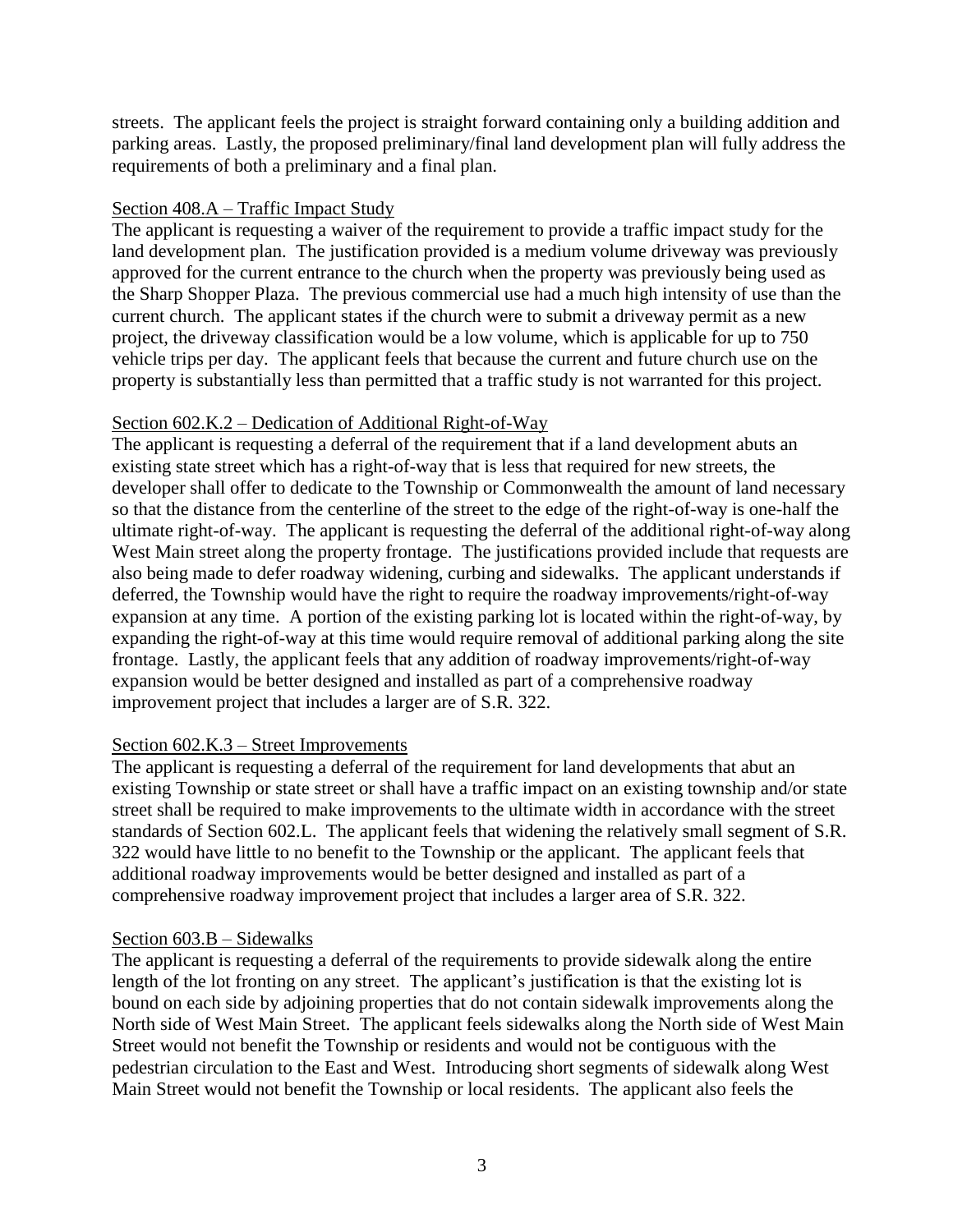additional roadway improvements would be better designed and installed as part of a comprehensive roadway improvement project that includes a larger area of S.R. 322.

\*\* The Developer agreed to a five (5) year deadline to install sidewalk and turning lanes on S.R. 322. \*\*

# Section 603.C.2 – Curbs

The applicant is requesting a deferral of the requirement to provide curbing where sidewalk is required. The applicant indicates there is currently curing located along the property frontage and a deferral has been requested for roadway improvements, sidewalk and additional right-of-way dedication. The applicant also feels that additional roadway improvements/right-of-way expansion would be better designed and installed as a part of a comprehensive roadway improvements project that includes a larger are of S.R. 322.

# Section 603.E.1 – Loading and Unloading – Location

The applicant is requesting a modification of the requirement stating no permitted or required loading area shall be located within 35 feet of a property line. The applicant proposes an 11-foot setback from the property line for their loading facility. The justification provided is that the location of the loading space is restricted due to the location of the existing accessory storage building on the site. The applicant also notes that the proposed loading space is located at a similar setback from the property line of the existing drive currently providing access to the existing building. The applicant proposes a row of evergreen trees to help screen the proposed loading space. The applicant believes that because the property between the DOVE site and the Larkspur Lane right-of-way is a relatively narrow strip of land owned by GAF Reality Management Group, LLC (approx. 18 ft), and is too narrow to be developed, that the proposed loading space will have no detrimental impact on that property.

\*\* GAF Reality Management Group was made aware of this modification at per the request of the Clay Township Planning Commission. \*\*

# Stormwater Management Ordinance

# Section 11-304.F – Minimum Floor Elevations

The applicant is requesting a modification of the requirement to provide a 2-foot (2') separation between the top of the infiltration bed and the lower sanctuary elevation, the applicant is proposing a 1 foot (1') separation. The justification provided is that the proposed underground stone infiltration bed is designed with an impervious membrane on the side adjacent to the proposed building expansion which would limit the lateral movement of the infiltrated stormwater near the building. The applicant also notes that the proposed finished floor of the stage, which is the elevation of the portion of the building closest to the infiltration, would provide the required 2 feet (2') of separation.

Keith Martin made a motion, seconded by Tim Lausch to approve the plan contingent on compliance with the Hanover Engineering letter dated 11/10/16. \* The motion was unanimously approved.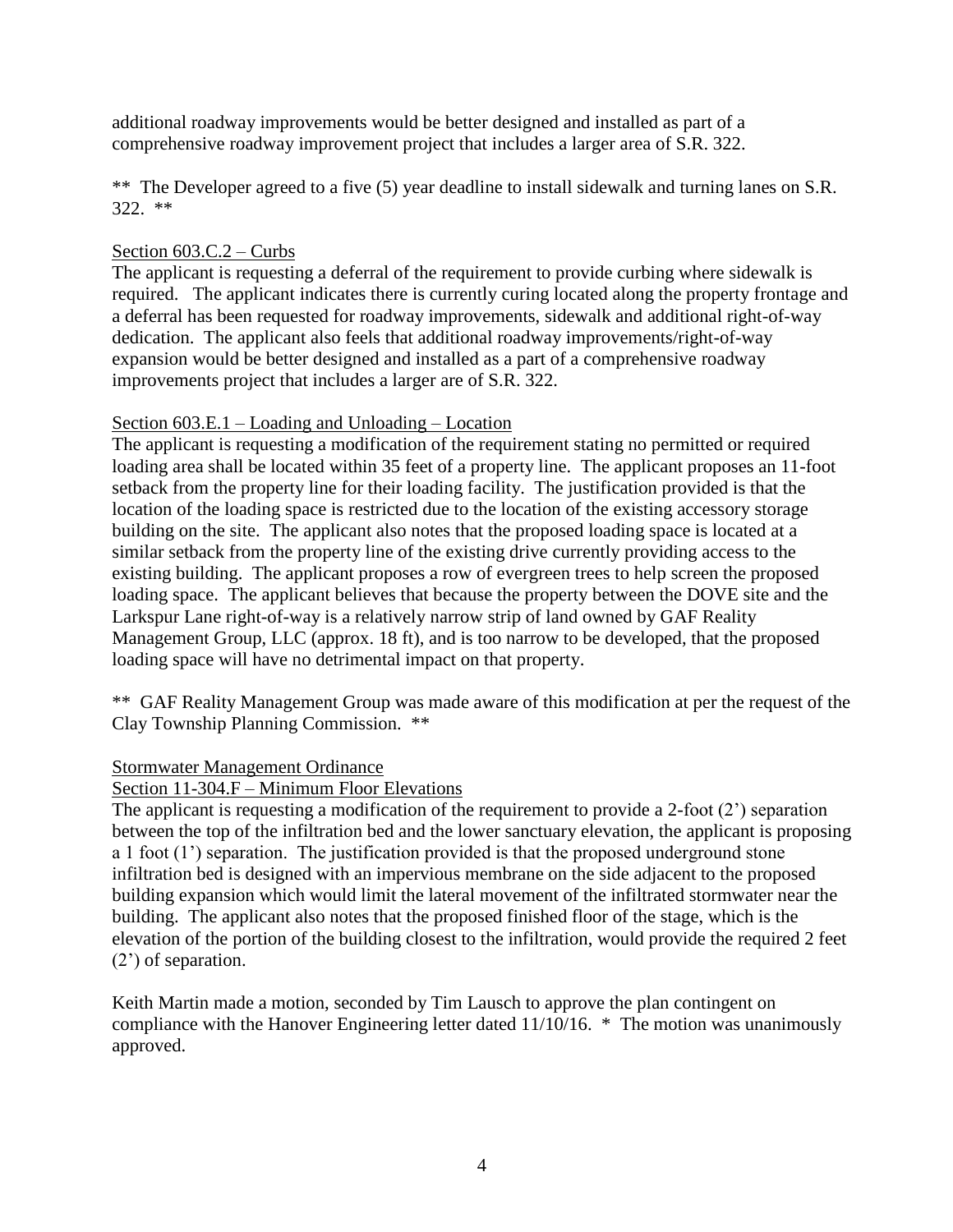2. HomeTowne Square – Landscape Modification

Representative from HomeTowne Square have requested a modification to the type of street tree species to be planted in the street and open space area in Phase 2. They are requesting the modification due to the potential beetle infestation and lower maintenance.

Keith Martin made a motion, seconded by Tim Lausch, to recommend eliminating the Crimson King Maple, Summit Ash and Red Maple and add American Hornbeam, Thronless Honeylocust, American Hophornbeam and Japanese Tree Lilac for street trees and eliminating Redbud crab and Little Leaf Linden and add Common Hackberry, Eastern Redbud and American Yellowweed for open space trees. \* The motion was unanimously approved.

3. EKM Enterprises – Time Extension Request

Keith Martin made a motion, seconded by Tim Lausch to approve the written request for a 90 day time extension for the EKM Enterprises plan. New deadline date is February 18, 2017. \* The motion was unanimously approved.

#### **New Business**

1. Approve Advertising of Notice to appoint CPA to perform Audit of 2016 Financial Records

Keith Martin made a motion, seconded by Tim Lausch to approve advertising notice to appoint CPA to perform an audit of the 2016 Financial Records. \* The motion was unanimously approved.

2. Approve Agreement to Provide SRO within the Ephrata High School

Keith Martin made a motion, seconded by Tim Lausch to approve and execute the Agreement to provide funding for law enforcement resources with the Ephrata Area School District from 1/1/17 to 12/31/19. \* The motion was unanimously approved.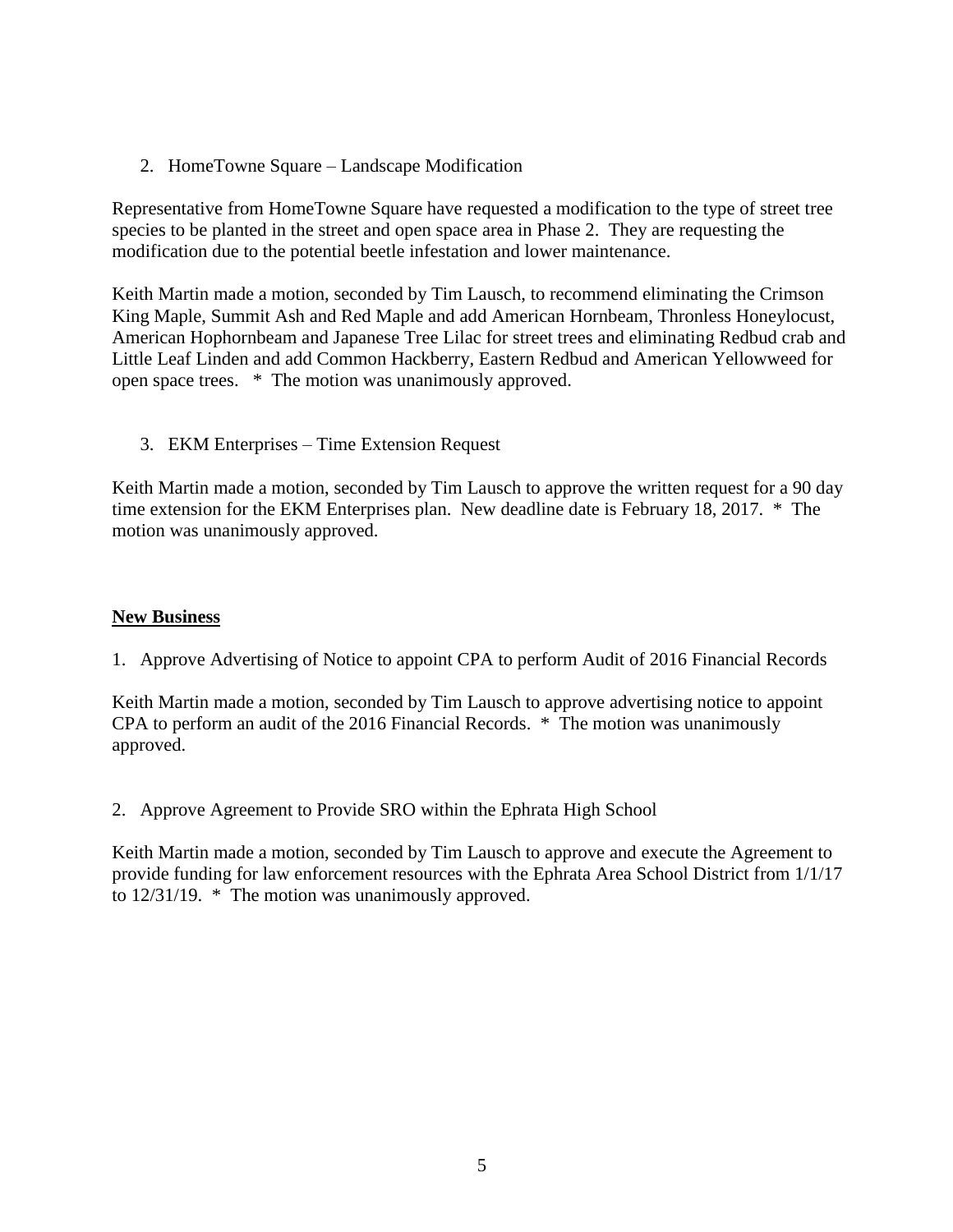#### 3. 2017 Budget Discussion

Bruce Leisey reviewed the draft 2017 budget with the Board of Supervisors and Audience.

Keith Martin made a motion, seconded by Tim Lausch to advertise the sale of the 1991 Ford and Howard Price lawn mower. \* The motion was unanimously approved.

4. Acceptance of Premier R&G Properties Zoning Map Change Request

Keith Martin made a motion, seconded by Tim Lausch to formally accept the proposed zoning map change from Premier R&G Properties for consideration. \* The motion was approved unanimously.

5. Hursh General Store – Notice of Violation

Tom Zorbaugh reviewed the Notice of Violation with the Board of Supervisors.

Keith Martin made a motion, seconded by Tim Lausch to require that the emergency lights, ADA compliance and fire extinguishers be completed by 11/21/16. There will also be no evening hours until emergency lighting is in. Updated plans should be submitted to Township no later than January 9, 2017 meeting. \* The motion was approved unanimously.

#### **Bills to be Paid**

#### General Fund

Keith Martin made a motion, seconded by Tim Lausch, to approve the General Fund bills totaling \$51,502.72 for the month of October. \* The motion was approved unanimously.

#### Rec Fund

Keith Martin made a motion, seconded by Tim Lausch, to approve the Recreation Fund bills totaling \$5,873.74 for the month of October. \* The motion was approved unanimously.

#### Sewer Fund

Keith Martin made a motion, seconded by Tim Lausch, to approve the Sewer Fund bills totaling \$5,000.44 for the month of October.  $*$  The motion was approved unanimously.

### Liquid Fuel Fund

Keith Martin made a motion, seconded by Tim Lausch, to approve the Liquid Fuel Fund bills totaling \$277,085.00 for the month of October. \* The motion was approved unanimously.